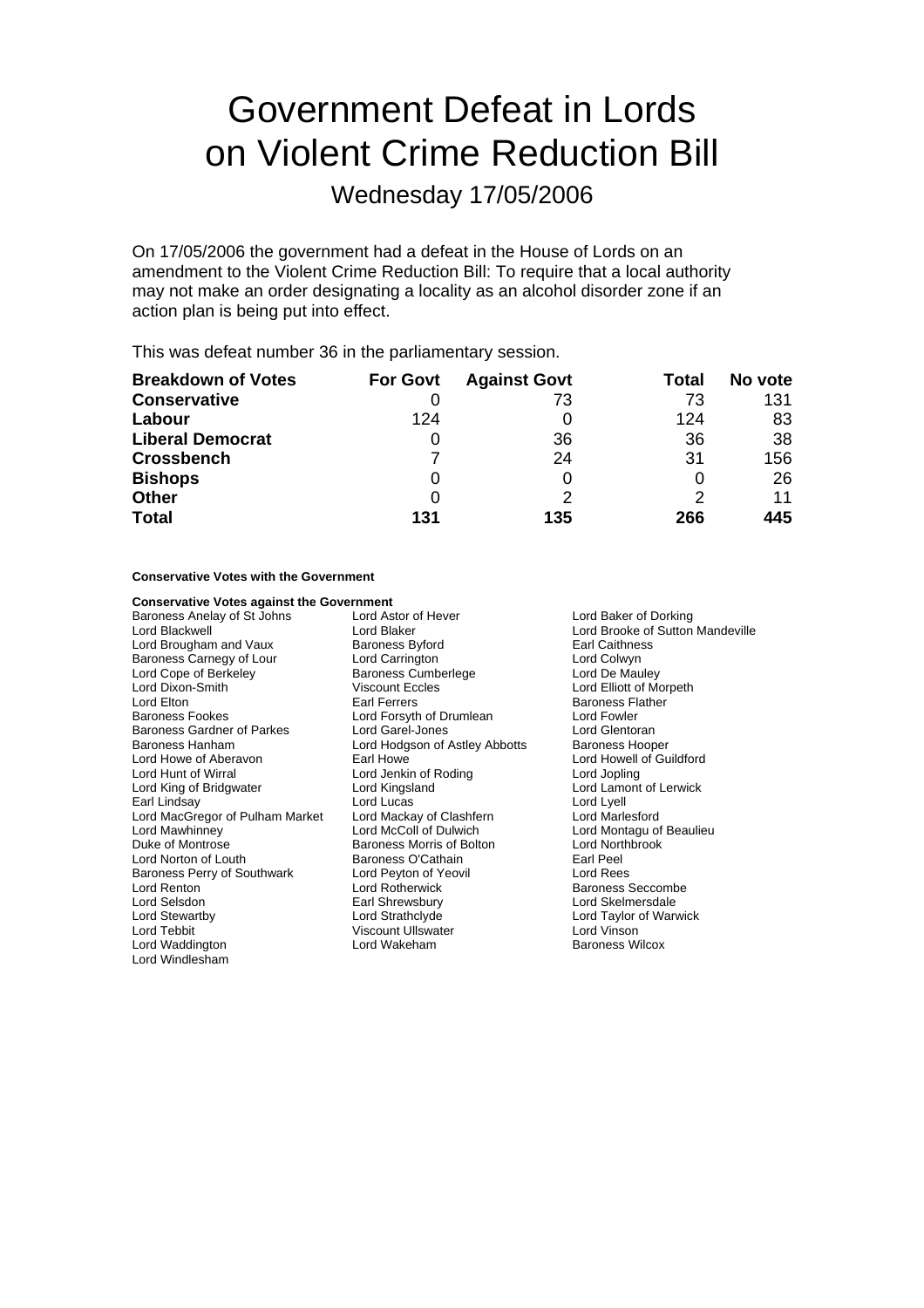**Labour Votes with the Government**<br>Lord Acton Lord Acton **Confluence Communist Craigielea** Lord Adonis<br>
Lord Ahmed **Baroness Amos** Craigielea Lord Anders Lord Ahmed<br>
Lord Ahmed Baroness Andrews<br>
Baroness Andrews<br>
Lord Archer of Sandwell<br>
Lord Andrews<br>
Lord Archer of Sandwell<br>
Baroness Ashton of Upholla Baroness Andrews **Example 2** Lord Archer of Sandwell **Baroness Ashton of Upholland**<br>
Lord Baroness Ashton of Upholland<br>
Lord Baroness Ashton of Brighton Lord Bach Lord Barnett Lord Bassam of Brighton<br>
Lord Berkeley Cord Bernstein of Craigweil Lord Bhattacharyya Lord Berkeley **Lord Bernstein of Craigweil** Cord Bhattachary<br>
Baroness Billingham **Baroness Blackstone** Baroness Blood Lord Borrie Lord Brooks of Tremorfa Lord Campbell-Savours Lord Carter **Carter Structure Control Control Control Control Control Control Control Control Control Control Control Control Control Control Control Control Control Control Control Control Control Control Control Control** Lord Cunningham of Felling Baroness David Cunningham of Felling Baroness David<br>
Lord Davies of Coity Lord Davies of Oldham Lord Desai Lord Dixon Lord Donoughue Lord Drayson<br>
Lord Dubs Lord Lord Drayson<br>
Lord Dubs Lord Lord Evans of Lord Evans of Temple Guiting Lord Falconer of Thoroton Baroness F<br>Baroness Farrington of Ribbleton Lord Faulkner of Worcester Lord Filkin Baroness Farrington of Ribbleton Lord Faulkner of Worcester Lord Filkin Lord Foster of Bishop Auckland Lord Foulkes of Cumnock Baroness Gale<br>Baroness Gibson of Market Rasen Lord Gilbert Baroness Golding Baroness Gibson of Market Rasen Lord Goldsmith **Baroness Goudie** Communication Cord Gould of Brookwood<br>
Lord Graham of Edmonton Lord Grocott Cord Cord Lord Harris of Haringey Lord Graham of Edmonton Lord Grocott Lord Harris of Lord Harris of Lord Harris of Lord Harris of Lord Hawarth Baroness Hayman **Baroness Henig** Baroness Henig Lord Hogg of Cumbernauld Baroness Henig Lord Howe of Troon Baroness Hollis of Heigham Lord Howarth of Newport Lord Howie of Troon<br>Lord Howie Lord Hughes of Woodside Lord Hunt of Kings Heath Lord Hoyle Lord Hughes of Woodside Lord Hunt of Kings Heather Lord Hughes Heather Lord Hunt of Kings Heather Heather Heather Heather Heather Heather Heather Heather Heather Heather Heather Heather Heather Heather Heather H Lord Jones Lord Jordan Lord Judd Lord King of West Bromwich Lord Kinnock Lord Kirkhill Lord Layard Lord Lea of Crondall Lord Leitch Lord Macdonald of Tradeston Lord MacKenzie of Culkein Lord Mackenzie of Framwellga<br>Baroness Massey of Darwen Lord Maxton Cord Maxton Baroness McIntosh of Hudnall Baroness Massey of Darwen<br>
Lord McIntosh of Haringey<br>
Lord McKenzie of Luton Lord McIntosh of Haringey Lord McKenzie of Luton Lord Mitchell Baroness Morgan of Drefelin Lord Paul **Lord Pendry** Cord Pendry **Baroness Prosser**<br>
Lord Radice **Cord Pendrim Baroness Ramsay of Cartvale** Cord Randall of St Budeaux Lord Radice **Baroness Ramsay of Cartvale**<br>
Lord Richard **Budeaux**<br>
Lord Rooker Lord Sainsbury of Turville Variances Scotland Corp.<br>
Lord Sheldon Viscount Simon Lord Snape Lord Soley Lord Soley Lord Stone of Blackheath<br>
Lord Strabolgi Cord Temple-Morris Baroness Thornton Lord Triesman **Lord Truscott** Lord Truscott Lord Turnberg<br>
Baroness Turner of Camden Baroness Uddin **Container Baroness Wall** Baroness Warwick of Undercliffe Lord Williams of Elvel

Baroness Blackstone Lord Corbett of Castle Vale Baroness Crawley<br>Baroness David Baroness Crawley<br>Lord Davidson of Glen Clova Lord Davies of Oldham Lord Elder Lord Evans of Parkside<br>
Lord Elder Lord Evans of Parkside<br>
Lord Falconer of Thoroton Baroness Falkender Lord Hart of Chilton<br>Baroness Henig Lord Richard Lord Rooker Baroness Royall of Blaisdon Lord Temple-Morris Baroness Uddin **Baroness Wall of New Barnet**<br>Baroness Whitaker **Camel Baroness Wilkins** 

Baroness Lockwood<br>
Lord MacKenzie of Culkein<br>
Lord Mackenzie of Framwellgate Baroness Smith of Gilmorehill

#### **Labour Votes against the Government**

#### **Liberal Democrat Votes with the Government**

### **Liberal Democrat Votes against the Government**<br>Lord Addington **Baroness** Barker

Lord Carlile of Berriew Lord Chidgey Lord Chidgey Lord Chidgey Lord Cholakia<br>
Lord Dykes Cord Carden<br>
Lord Garden Viscount Falkland Lord Goodhart **Lord Greaves** Communist Communist Communist Cord Greaves<br>
Lord Holme of Cheltenham Lord Hooson **Baroness Linklater of Butterst** Lord Holme of Cheltenham Lord Hooson **Baroness Linklater of Butterstone**<br>
Lord Livsey of Talgarth **Barones Lord Maclennan of Rogart** Lord McNally Lord Maclennan of Rogart Lord Methuen **Example 2** Baroness Miller of Chilthorne Domer Lord Newby<br>Baroness Northover **Baroness** Lord Phillips of Sudbury Lord Redesdale Lord Phillips of Sudbury

Baroness Barker **Baroness Bonham-Carter of Yarnbury**<br>
Lord Chidgey<br>
Lord Dholakia